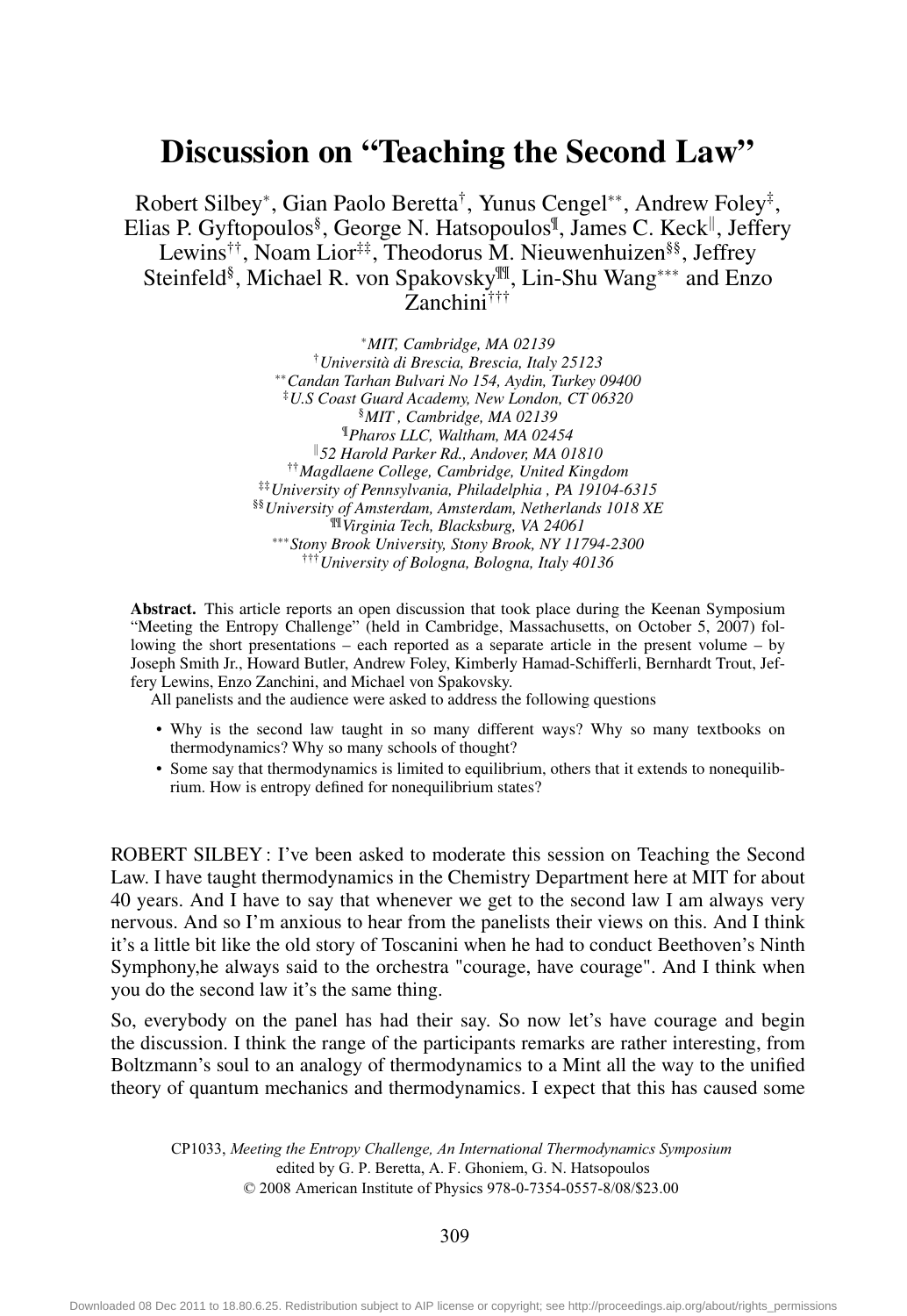provocation, so I am looking forward to the questions.

UNIDENTIFIED VOICE: Boltzmann's didn't believe in soul but he definitely had the blues.

SILBEY : That's right, Boltzmann had the blues. There's no question about that. And headaches. Go ahead.

LIN-SHU WANG: Well, I certainly agree with Professor Trout that, of all the scientific laws, the second law has especially a strong philosophical content. But the main point I want to make here is one which, since this is a session about teaching the second law, is perhaps mroe appropriate here. It is this: There is only one mention of spontaneity in the panel presentation, but I believe spontaneity as a concept should be emphasized more in the teaching of the second law. After all, the Clausius statement and the Kelvin statement are the paradigmatic examples of spontaneity. And I think if we don't emphasize spontaneity as a central concept of the second law, we really fail in our teaching the second law to the students.

I want to back up the point with two examples, of which I have direct personal knowledge. One is this mechanical engineering professor at the University of Buffalo who years ago invented a perpetual motion machine of the second kind. He even got a patent. In the patent he described a system that intakes the atmospheric air, which undergoes through a series of processes converting some of the energy of the air into work. Finally after a long sequence of processes, the air exiting from the system to the atmosphere is actually at a lower temperature than the intake air temperature. (He said that there is a drawback to his invention: making the atmosphere in Buffalo cooler in the winter.) But he forgot to check the value of the exit pressure of his system, which is lower than ambient pressure. His system cannot work until a suction pump is added!

Naturally, the suction pressure work required is more than the "work" his inoperative system would have produced. The saddest part of the story is that he wrote a research report, in which he acknowledged many prominent specialists in thermodynamics and heat transfer. Now, isn't that almost like an example of a real-life Maxwell demon trying to cheat spontaneity.

The second example is very much a similar case. Recently, I met an engineer who, again, wants to do the same sort of things. And he paid me good money to examine his work. Basically, he is trying to "create" the spontaneity out of thin air to produce work output. An understanding that the entropy production being always non-negative leads directly to the conclusion that spontaneity cannot be created out of nothing, would have prevented this kind of waste of human fertility.

THEO NIEUWENHUIZEN: Sorry, with all respects, but I'm a bit shocked by the MIT view on thermodynamics. As far asIhave learned in my courses and so on, an electron is some object which has a charge, a mass and a spin. But if I should now view this electron as a part of an ensemble, and because of that ensemble we have entropy. Now we are here, brought to the point of view that electron has a charge, mass, spin and intrinsic entropy. And, well, this is an interesting scenario, but I can inform you that I don't share this hope, let's put it this way. On the other hand, the field is open because we don't know what is an electron. I think it's one of the most outstanding questions of today's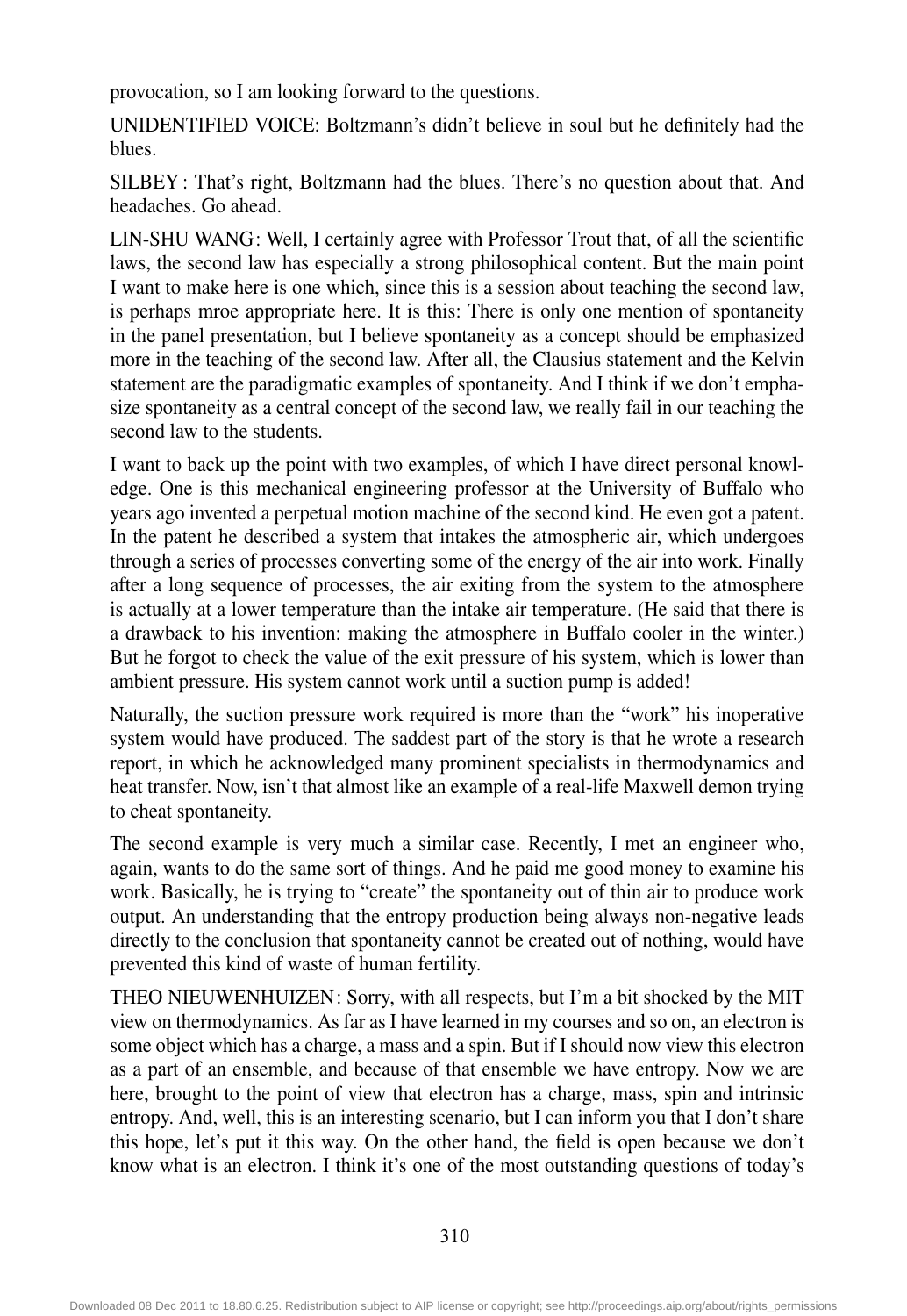science, as it has been already for the last two centuries. That is basically a remark I just want to make. Because it was presented here as a breakthrough, I also want to say that there are counter opinions.

As another item, I want to pay some attention to the Gibbs paradox because sitting there and hearing the discussion, it came up to me this is an old paradox. If you mix two systems, then somehow you get a log 2 in entropy. But this log 2 is absent if you mix two identical gases, so there is a physical discontinuity when you go from "non identical" to "identical" gases. This old question can be answered if you go to quantum thermodynamics, but then not from the MIT quantum thermodynamics but just thermodynamics you get when you have a very small quantum system coupled to a big bath and a big work source. In that case, it appears that the first law still holds. And what about the second law, that's then the big question. And now you have a problem because you don't have a thermodynamic limit for your small system. And, therefore, the many formulations of the second law all do not agree with each other. They are all different statements about your small quantum systems. Some may be right, others may be wrong and so on. And so since you have all these formulations of entropy, entropy itself doesn't make sense anymore. And you have to go one step back. You have to undo Clausius and go back to work. So, work is your primary variable. Fortunately, that's exactly the thing which you can measure so that's a good thing. And if you look at this work and you take the limit in which your two gases become more and more similar to each other, then there is no discontinuity, there is not a jump of log 2. You have a continuity and the Gibbs paradox is resolved in that sense [A.E. Allahverdyan and Th.M. Nieuwenhuizen, "Explanation of the Gibbs paradox within the framework of quantum thermodynamics," *Phys. Rev. E* 73, 066119 (2006)].

Now, of course, I have to put a question so I can ask the panel what is a question you think I should put here? Thank you.

SILBEY: Thank you. I should, I mean for your information and for the audience, calling the Hatsopoulos-Gyftopoulos-Beretta formulation, the MIT School of Thermodynamics, I think, reaches too far. I mean there are plenty of physicists and chemists at MIT who have a different view about it. So, I would say it's the odd part of the institute, that's where all the engineers are, in the odd numbered buildings.

NIEUWENHUIZEN: I am willing to accept this point, but can you please direct this to your neighbor (Michael von Spakovsky) and not to me?

ELIAS GYFTOPOULOS: We are fully aware that what we have developed differs from everything that is in the literature. So, by telling us that what we are saying is different is not enough. What you have to do is go through our works and find the errors that we have made, and none of you, both at this Institution or at others, especially at this Institution, who have opposing views like you do, have come up with a concrete scientific argument. That is a very bad aspect of the situation.

SILBEY: Elias, I agree with you completely. That's what we have to do.

NIEUWENHUIZEN : No, I'm not sure. Because if there is a new proposal the charge is on the people who bring the new proposal, because they have to ask themselves what does Nature think of this, either by just asking themselves questions or, better of course,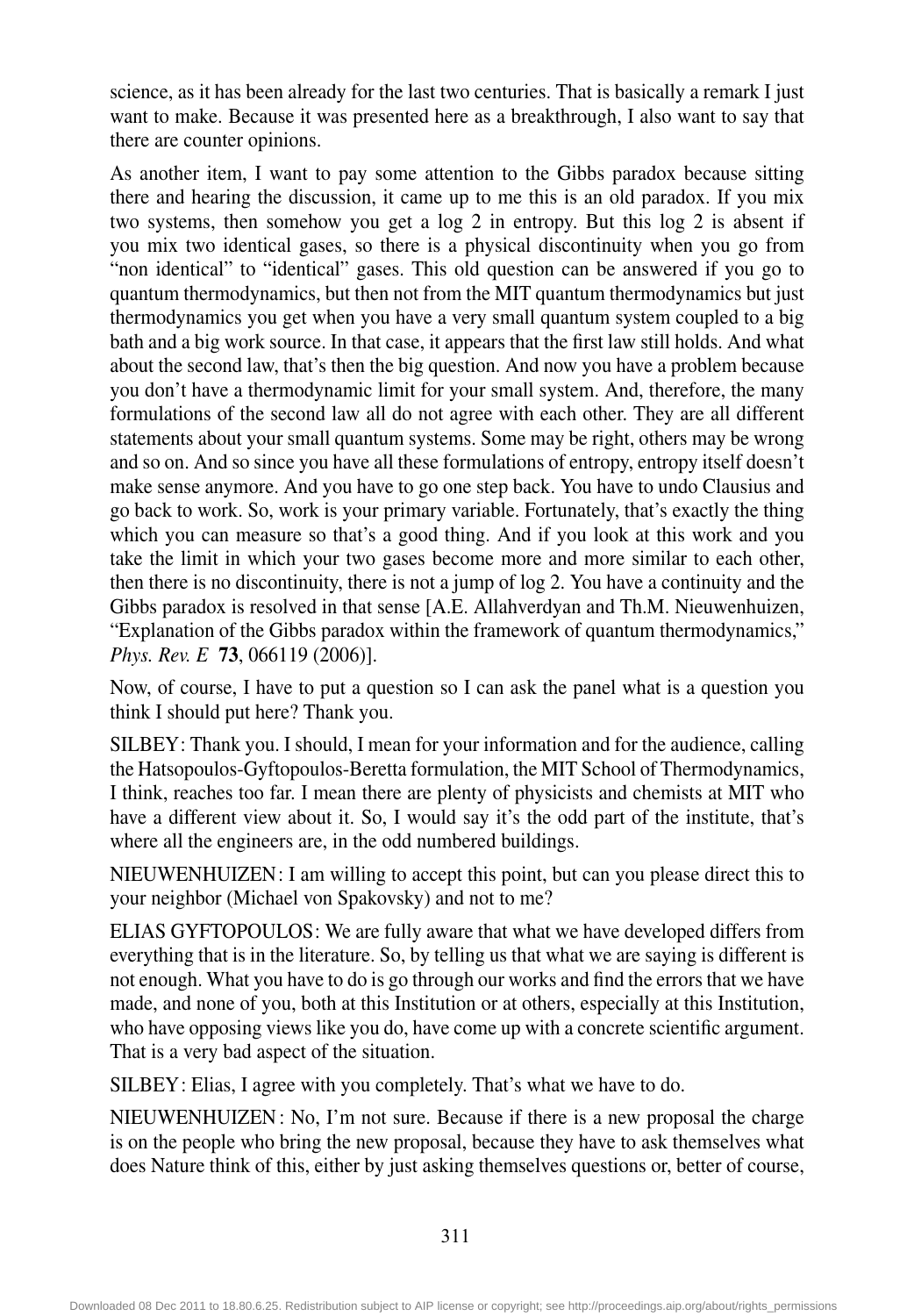coming with experiments. Either it is proven and then we have really a big step forward or where it is disproven and we can move onto other things. But until then the charge is on the authors.

SILBEY : Well, I would be more even-spirited about it. It's on the charge of anybody interested in this particular scientific area. And I agree with Elias that it should be considered and discussed, absolutely. And if I gave you the impression that I didn't believe that, I apologize.

MICHAEL VON SPAKOVSKY: My response is that it behooves both sides to look at this. I mean this is not my theory. I started looking at this out of curiosity several years ago, in 1998. I happened to have a number of discussions with Elias Gyftopoulos and I was thinking about what I was going to teach at a graduate level. It is not my theory. I said "MIT school" simply to give credit to the people who at MIT developed this. I was curious about this theory. I didn't simply accept it when I first looked at it, but I spent a number of years—even though my background is not quantum mechanics; I'm a mechanical engineer—I spent time, quite a bit of time teaching myself kinetic theories, statistical mechanics, statistical thermodynamics and quantum mechanics in order to try to understand these papers. And at the end I came to the conclusion that the mathematics is there, that the physical reasoning is there. And I think it does behoove our community, not just the authors but others in our community to look at it. Now, on the part of the authors, I agree with the gentleman who raised the question that it needs to be proved. Yes, there needs to be experiments set up in order to prove or disprove the theory in order to justify whether or not the assertion that entropy is an intrinsic property of matter, just like momentum and inertial mass is in fact the case. But the paradigm is there, it is a single theory. It is not a cobbling together of multiple theories. It's not a set of ad hoc theories. And it is there, the publications are there. They should be looked at by other people. If you have any curiosity about this discipline it is laid out there. And, as I said, I have spent quite a few years looking at it, and I'm convinced, at least within reason, that the arguments are correct.

GEORGE HATSOPOULOS: I just want to mention a very simple concept. The gentleman before (Theo Nieuwenhuizen) said: " you have a new theory and you should prove it and you should show whether it holds or not." Let me tell you what actually happened. There were a lot of inconsistencies that were bothering Joe Keenan for several years because nothing really explained, no theory at that time explained, say, the statistical mechanics together with quantum mechanics didn't seem to explain many things. And he had questions about it. And so we came with something that would answer these questions. As a matter of fact, one of my first paying jobs was when Joe Keenan asked me, when I first came to MIT and I took his course, he asked me to work for him. Three or four firms would engage him every year to see whether an invention was violating the second law, whether it was a perpetual motion machine of the second kind. And some of these inventions were very complicated. It would take Joe several months to figure out what the flaw was. And eventually he did, but he had to charge. And he got tired of that. He said would you take that job for me? And I worked with him for two years for pay, which was very welcome to me because I didn't have any other sources of income. And some of these things were very complicated, believe me. And eventually you would find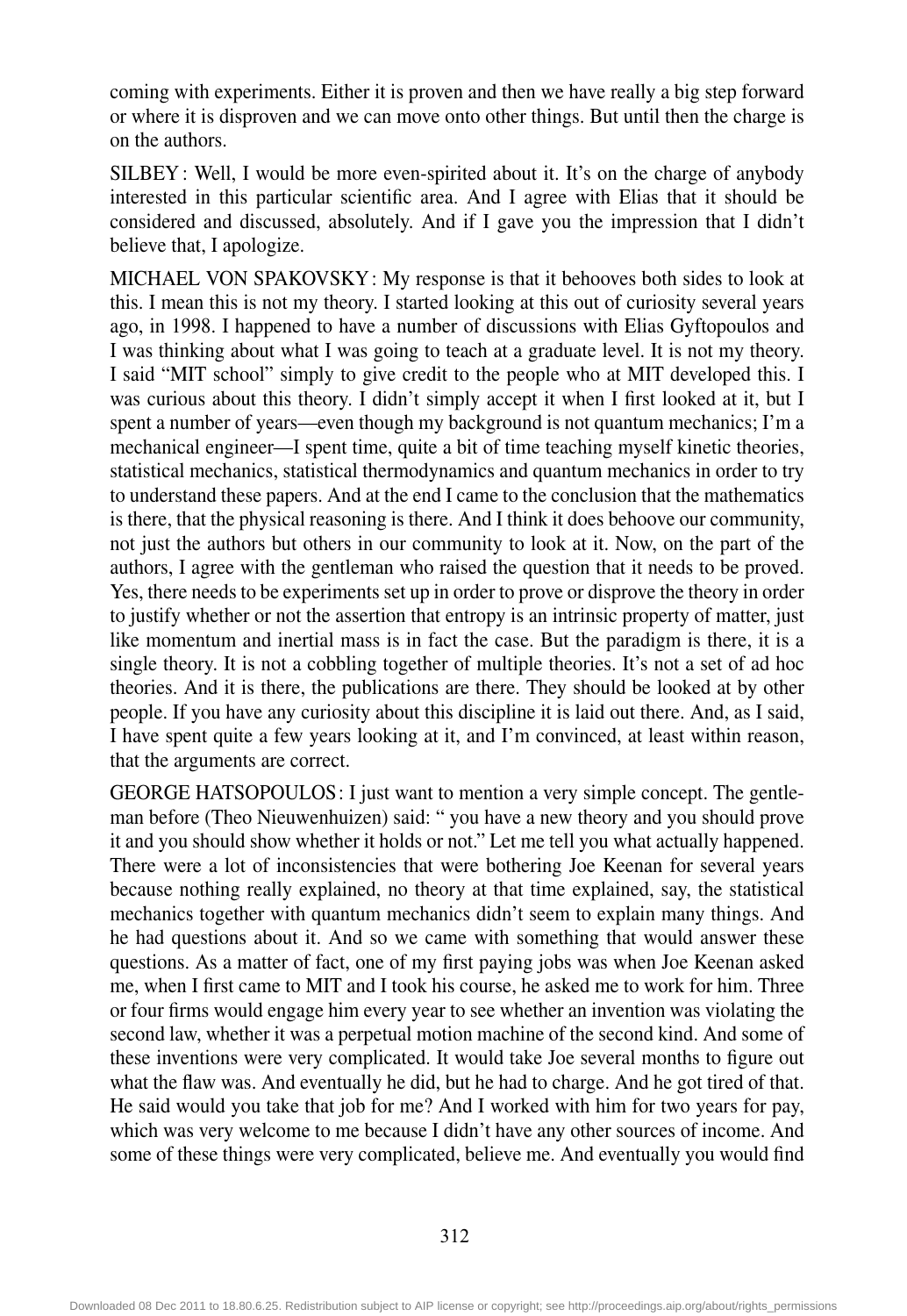what the flaw was. Now, let me tell you what that led to. We got involved, two or three years later, with the patent office. And the patent office told Joe Keenan "we have a lot of problems with inventions that violated the second law. Maybe what we should do is set up a rule that anything that violates the second law, regardless of whether we find what the flaw is, is not patentable until the inventor demonstrates a working model." So, about some 40 years ago the patent office adopted that rule. And from there on there was no job to try and find where the flaws were.

SILBEY: You lost your job. Thank you, George. OK. Maybe we can get back to teaching of thermodynamics.

GIAN PAOLO BERETTA : I thank very much Theo Nieuwenhuizen because he made the point that the physical community is not accepting the unified theory yet. However, I should remind him that he himself published a paper [A.E. Allahverdyan, R. Balian and Th.M. Nieuwenhuizen, "Maximal work extraction from finite quantum systems," *Europhys. Lett.* 66, 419 (2004)] which develops ("rediscovers") the concept that he and his coauthors rename as the "ergotropy" where both the concept and the proof used are exactly what you find in the Hatsopoulos-Gyftopoulos papers in 1976 [pp. 136- 138 of G.N. Hatsopoulos and E.P. Gyftopoulos, "A Unified Theory of Mechanics and Thermodynamics," *Foundations of Physics* 6, 15, 127, 439, 561 (1976)].

Regading the "school". At the times of Prigogine, we used to call that the *Brussels School*, and I think no one in Brussels showed up and said "well, I don't agree, you shouldn't call it that way." But, anyway, since we received the statement that MIT takes distance from this approach, maybe we should just call it the *Keenan School*.Ihope you agree with that, Keenan was the starter. Also because the quantum theory is not just the only contribution of this School. There is, I think, a more important contribution: the development of a rigorous exposition of thermodynamics, forget about the quantum [started by G.N. Hatsopoulos and J.H. Keenan, *Principles of General Thermodynamics*, Wiley, 1965; and finalized by E.P. Gyftopoulos and G.P. Beretta, *Thermodynamics. Foundations and Applications*, Dover, 2005 (first edition, Macmillan, 1991)]. That is also what Enzo Zanchini was trying to present in his five minutes, in which he found a way to give you our definition of entropy (valid for nonequilibrium states). I think he is the only person who has defined something here in regard to thermodynamics. That's what we must try to do. That's what I have enjoyed doing for 20 years, also in the teaching to undergraduates. And they are satisfied with this exposition and they do not find it confusing, no philosophy. It is simply engineering, and it provides a rigorous and general, yet easy introduction to energy balances and entropy balances.

JEFFREY STEINFELD: One question for anybody on the panel who wishes. One term I've heard a fair amount, particularly in Europe is exergy. Is that a useful concept or does it just confuse things? That's for anybody who wants to take it. But then one question up there that I have not heard addressed, actually, so far is why are there so many textbooks on thermodynamics? And that is specifically directed to Professor Silbey.

VON SPAKOVSKY: The response is that Europeans and the rest of the world call what Joe Keenan came up with—namely, availability—exergy. Now, in american textbooks, we talk about availability. You find some of the undergraduate textbooks that say availability and some that say exergy. But they refer to a concept that is not as broad as the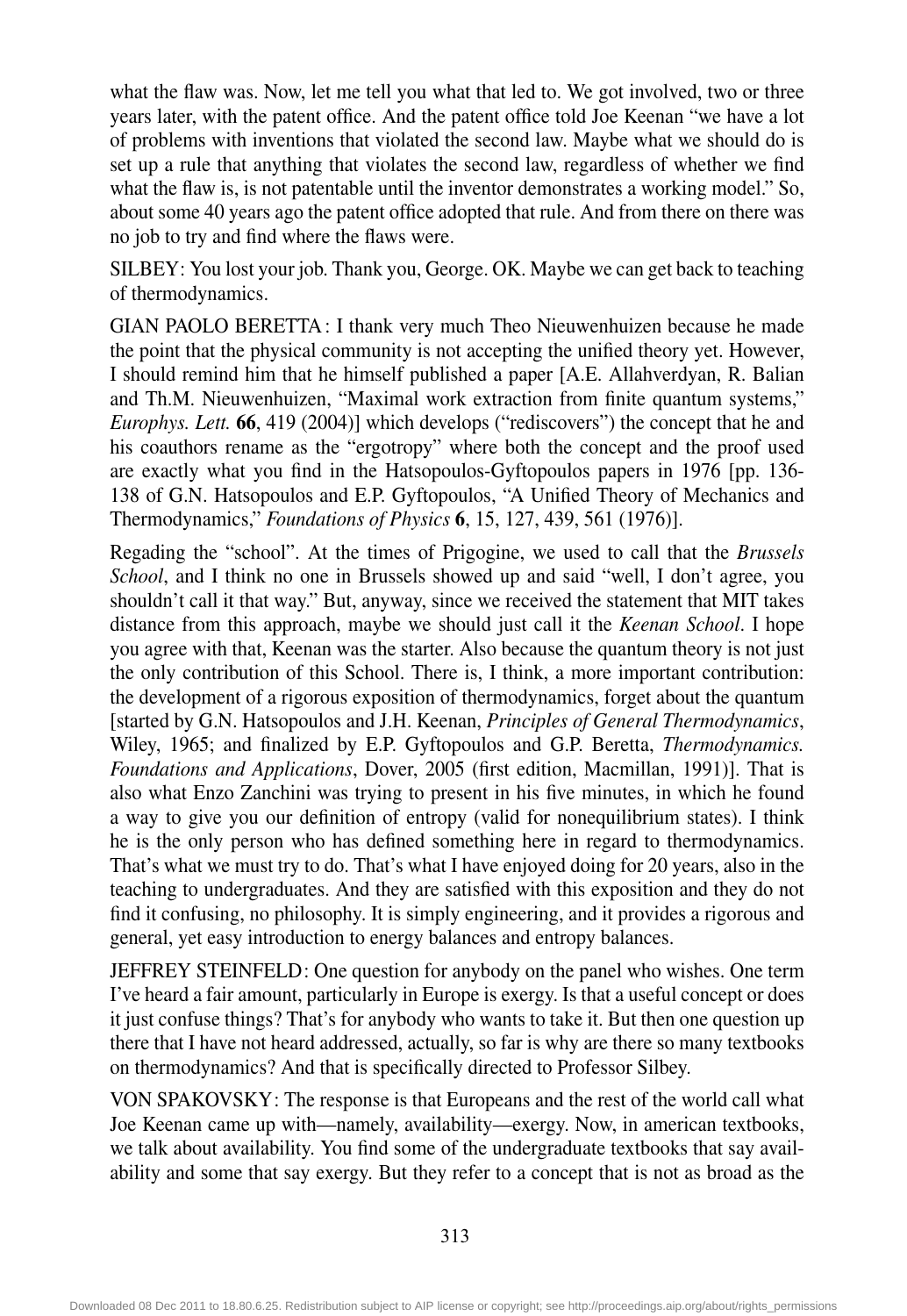available energy that is defined in the unified theory, which applies not only to stable equilibrium states but also to non-equilibrium states. So, is it a useful quantity? Yes, of course. It is a useful quantity because it is used, for instance, in exergy balances in order to do design, in order to guide the design, to improve the design by looking at where the imperfections (i.e., irreversibilities) in the machinery are.

HATSOPOULOS: May I comment on the word exergy? The first time I heard the term was when Myron Tribus came to MIT and told me "availability is too incomprehensible to students so why don't we come up with another word?" I said, well, Myron, what do you think? He said what about exergy? I said, sure. So then, from there on, he went back to teaching exergy. By the way, what exergy covers evolved with time. Originally it was intended to be another word for availability, but as Myron developed it during his teaching it took certain other forms.

STEINFELD: Thank you. The other, part two of the question is still on the floor.

SILBEY: Well, the question was why are there so many thermodynamic texts? I think it's, seriously,Ithink the reason is exemplified by the panel here and probably half the members of this audience, which is when you have to teach thermodynamics to students, either as undergraduates or graduate students, you have to first teach it to yourself because it is a very deep and complicated subject. And, when you teach it to yourself, you end up with a vision of how it should be taught and then you write a book.

NOAM LIOR: Addressing the objective of the panel to try and teach entropy to students, it wasn't mentioned that there is a completely different approach that was proposed by my precious and late friend Herb Callen at the University of Pennsylvania where he simply includes it as one of the axioms [H.B. Callen, *Thermodynamics*, Wiley, 1960]. He says that entropy exists and has certain properties, and then goes from there. So, as long as we're dealing with axiomatic thermodynamics, you might as well start with that approach and go from there. I use his book frequently. It's not completely satisfactory because it doesn't integrate the physics into the mathematical derivations early enough, but it is an intellectually interesting approach. And, by the way, exergy, the word exergy was not coined by Tribus, it was coined by Rant in 1956 [Z. Rant, Exergie, ein neues Wort fur "Technische Arbeitsfahigkeit" (Exergy, a new word for "technical available work"), *Forschung auf dem Gebiete des Ingenieurwesens*, Vol. 22, 36 (1956)].

ENZO ZANCHINI: Well, I have a different opinion on this kind of approach. I think that when you introduce a new quantity, in a physical theory, you should present, first of all, the definition of this quantity. So, you should not say that a quantity called entropy exists and becomes maximum under some condition if you did not present a definition of entropy. Every quantity, in a physical theory, should be introduced by means of an operative definitions, i.e., a definition which allows one to associate a number with this quantity, for every state of any system to which the definition applies.

ANDREW FOLEY: Can I just say something? Sorry. If it was up to me, I would quite happily drop entropy. It is kind of a nasty thing. You cannot visualize it. If instead we could just talk about good energy and bad energy that would be great, but there are situations when that can happen, and entropy kind of drops in as an indicator that is not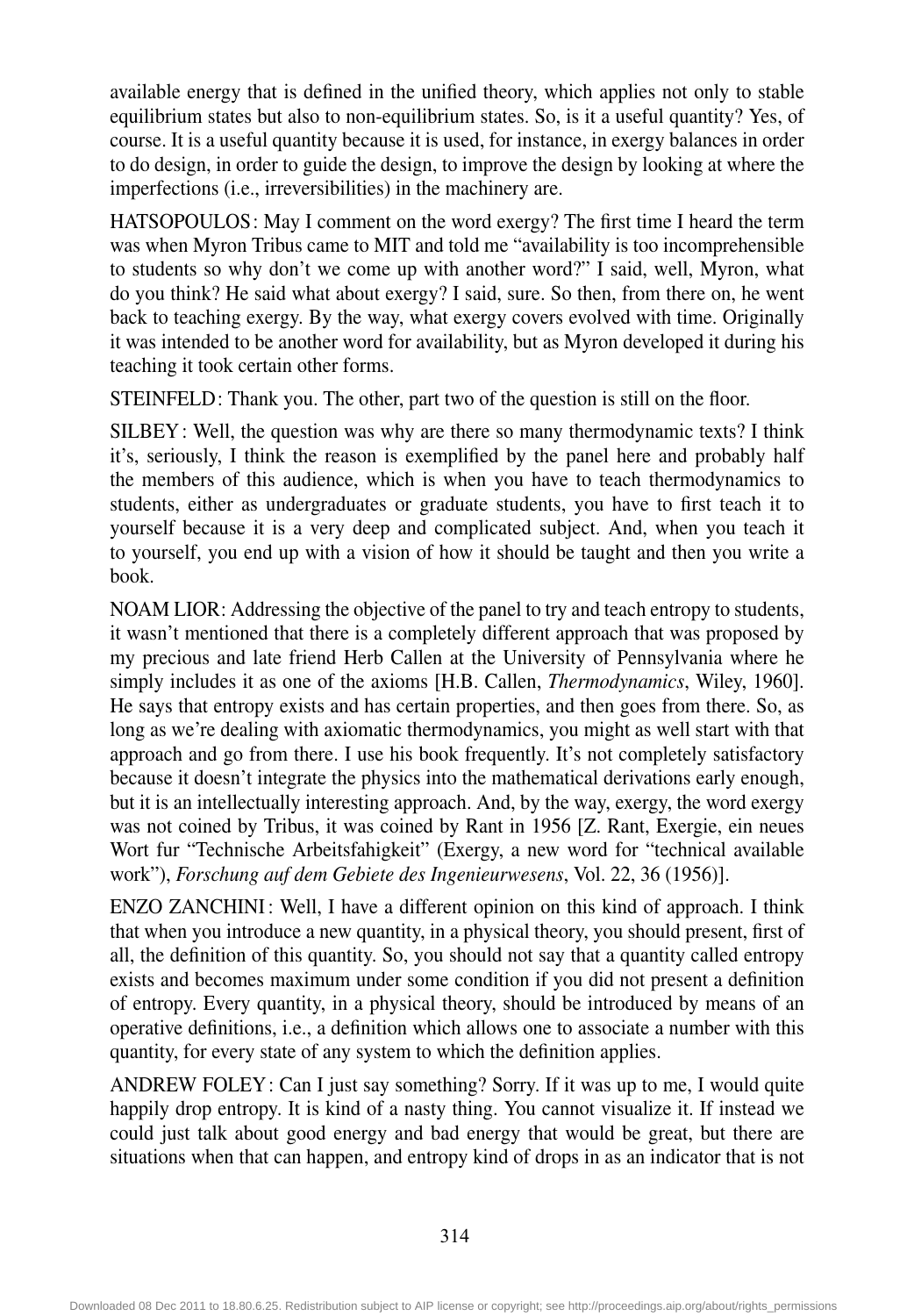quite energy but it gives us the indication of the quality of that energy. And that is why we kind of live with it. But it is also unfortunate that we have exergy, energy, entropy, I mean [could we?] use something else a little different from the e\_\_\_py's. I think that causes confusion for students. They all sound the same.

SILBEY: Well, I'll add my own view here. Gibbs was very clear in reversible processes, what the entropy is and how you measure it. There's heat and temperature and so on. And so it's very clear in reversible processes what the change in entropy is. All the real issues that are all floating around here are in irreversible processes. And that's where we all go off in different directions.

YUNUS CENGEL : First, I would like to thank the panel members for sharing their experiences and ideas on teaching the second law. One thing I noticed is that there is little in common in their presentations, which means we have a long way from finding a unified approach in teaching the second law. I was particularly pleased to hear that MIT is team teaching a combined energy-philosophy course, which, I think, is very interesting. I wish Professor Trout the best of luck in this undertaking, and I hope this becomes a fruitful experience. My suggestion on teaching the  $2<sup>nd</sup>$  law is to relate the subject matter to students' experiences. Research on learning shows that if the students can relate the new material to what they already know then they have a better chance of learning it and also retaining the information. The primary difficulty with the teaching of the second law is that entropy, exergy,  $2<sup>nd</sup>$  law efficiency, etc. are not household words, and incoming students have no idea on what these concepts are. Also, the semester goes by very fast, and the students are exposed to these concepts for only a couple of months. Then they are gone, and most never revisit these concepts. They retain little unless they develop some kind of familiarity and passion for those concepts. Most often, the concepts just evaporate, and we need to find ways to increase retention. One way to remedy the situation is to strip the  $2<sup>nd</sup>$  law concepts off thermodynamic content, and to show that the core concepts are related to what they already know and even apply to non-technical areas that they are familiar with. It is just like what we do when teaching the Carnot cycle: We derive the equation for Carnot efficiency, which is  $1 - T_L/T_H$ , and just state that although this equation does not apply to real cycles quantitatively, the message conveyed by the functional form does: When designing an actual cycle, the source temperature must be as high as possible and the sink temperature as low as possible to maximize efficiency. Likewise, we can express the  $2<sup>nd</sup>$  law efficiency as what is actually done under specified circumstances relative to the best that can possibly be done under the same circumstances. So, the  $2<sup>nd</sup>$  law efficiency is a measure of how close we come to perfection. Also, we all are familiar with waste, and appreciate the importance of minimizing waste. This awareness has risen to a new level after the publicity on global climate change. The primary objective of a  $2<sup>nd</sup>$  law analysis is really to minimize waste and to better utilize the available resources. Entropy generation is a quantitative measure of waste during engineering processes, and a process with zero entropy generation is, from thermodynamic point of view, "waste-free". As another example, mixing of streams at identical or nearly identical states causes little or no entropy generation or exergy destruction, but mixing streams at very different states generates large entropy and results in large exergy destruction. Likewise, in social, political, and business life, unity among compatible things will be a source of strength